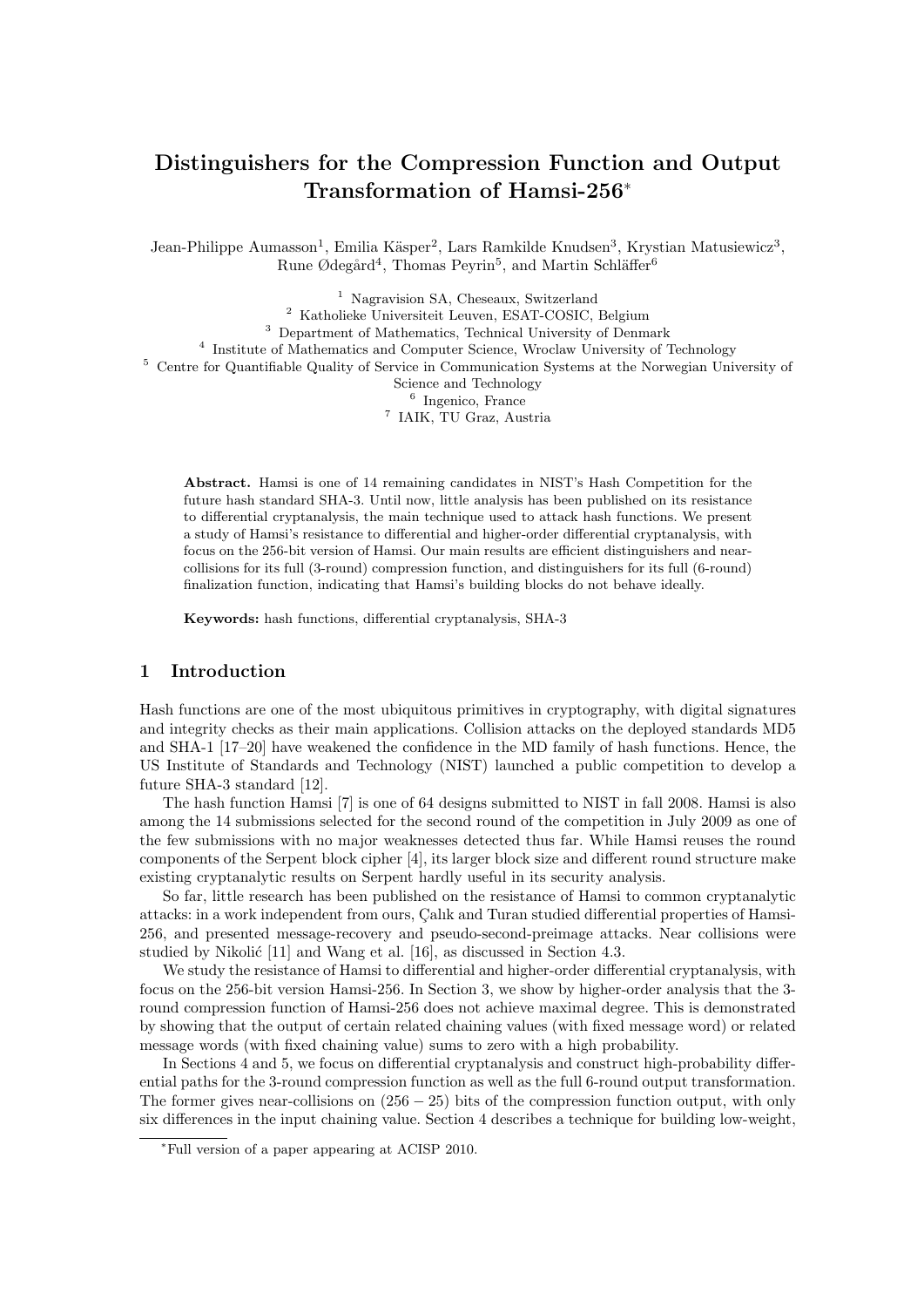high-probability differential paths for Hamsi. Finally, Section 5 presents differential paths for six rounds of Hamsi-256 that show that the output transformation of Hamsi-256 does not behave ideally.

## 2 Description of Hamsi-256

This section describes the hash function Hamsi-256, henceforth just called Hamsi. We refer to [7] for a complete specification.

#### 2.1 High-level structure

Like most hash functions, Hamsi builds on a finite-domain compression function, which is used to process arbitrary-length messages through the use of a domain extender (or operation mode). The compression function of Hamsi can be divided into four operations:

| Message expansion       | $E: \{0,1\}^{32} \rightarrow \{0,1\}^{256}$                       |
|-------------------------|-------------------------------------------------------------------|
| Concatenation           | $C: \{0,1\}^{256} \times \{0,1\}^{256} \rightarrow \{0,1\}^{512}$ |
| Non-linear permutations | $P, P_f: \{0,1\}^{512} \rightarrow \{0,1\}^{512}$                 |
| Truncation              | $T: \{0,1\}^{512} \rightarrow \{0,1\}^{256}$                      |

The message M to hash is appropriately padded and split into  $\ell$  blocks of 32 bits:  $M_1, \ldots, M_\ell$ . Each block is iteratively processed by the compression function, which operates on a 512-bit internal state viewed as a 4×4 matrix of 32-bit words.

Figure 1 depicts an iteration of the compression function  $H$  (or  $H_f$ ). Starting from the predefined initial value (IV)  $h_0$ , Hamsi iteratively computes the digest h of M as follows:

$$
h_i = H(h_{i-1}, M_i) = (T \circ P \circ C(E(M_i), h_{i-1})) \oplus h_{i-1} \text{ for } 0 < i < \ell ,
$$
  
\n
$$
h = H_f(h_{\ell-1}, M_{\ell}) = (T \circ P_f \circ C(E(M_{\ell}), h_{\ell-1})) \oplus h_{\ell-1} .
$$



Fig. 1. Domain extension algorithm of Hamsi.

## 2.2 Internals of the compression function of Hamsi

Message expansion. The message expansion of Hamsi uses a linear code to expand a 32-bit word into eight words (that is, 256 bits). We write an expanded  $M_i$  as  $(m_0, \ldots, m_7)$ . Thus, the  $m<sub>i</sub>$ 's are defined as the product of a multiplication with the generator matrix of the code:

$$
E(M_i)=(m_0,\ldots,m_7)=(M_i\times G)
$$
,

where  $G$  can be found in [7].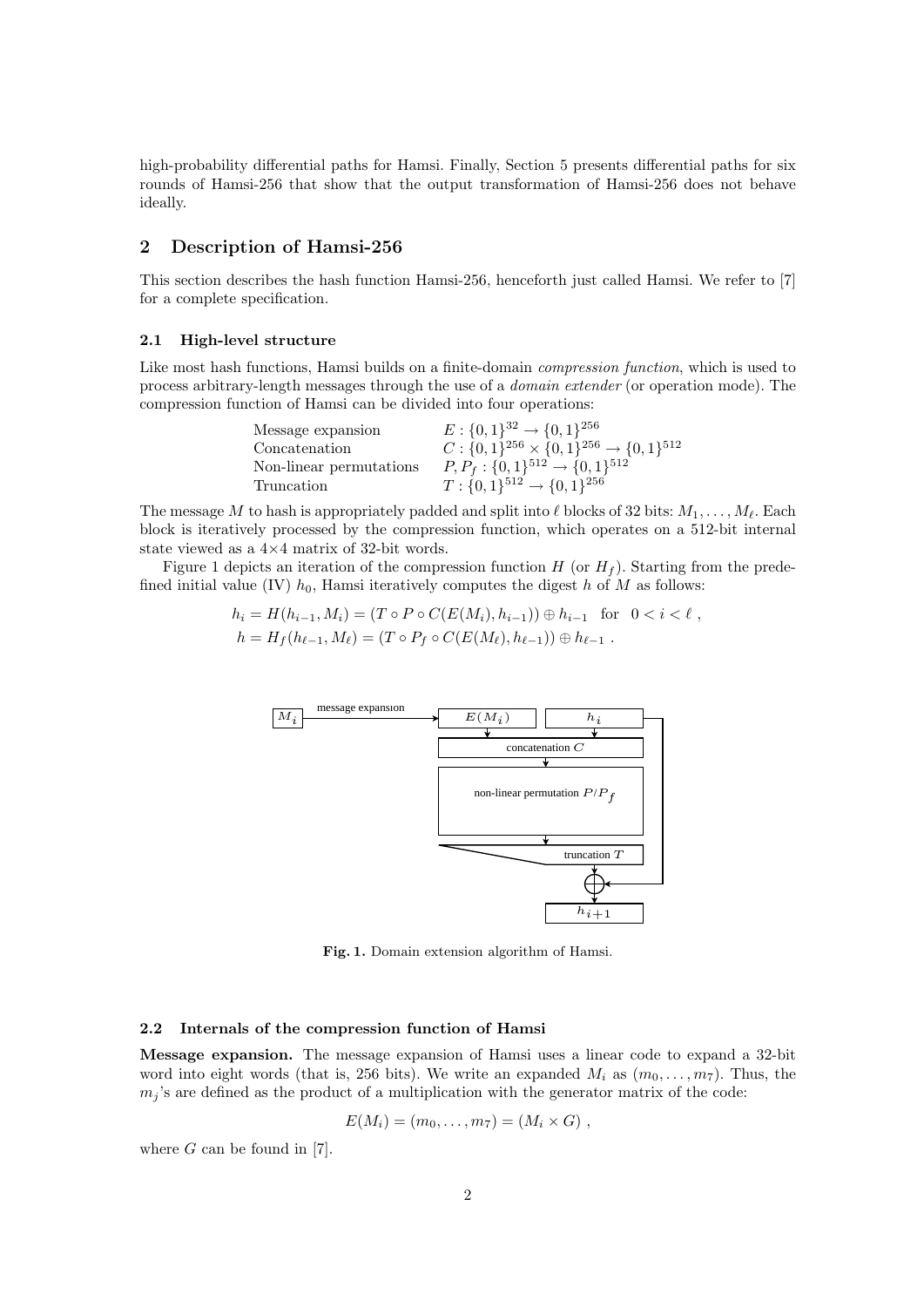**Concatenation.** The concatenation function  $C$  forms a 512-bit internal state from the 256bit expanded message  $(m_0, \ldots, m_7)$  and the 256-bit incoming chaining value  $h_i = (c_0, \ldots, c_7)$ (Figure 2):

 $C(m_0, \ldots, m_7, c_0, \ldots, c_7) = (m_0, m_1, c_0, c_1, c_2, c_3, m_2, m_3, m_4, m_5, c_4, c_5, c_6, c_7, m_6, m_7)$ 

|                                                  |                   | m <sub>0</sub> | m <sub>1</sub> |                | C <sub>1</sub> |
|--------------------------------------------------|-------------------|----------------|----------------|----------------|----------------|
|                                                  | concatenation $C$ | $c_2$          | $c_3$          | m <sub>2</sub> | m <sub>3</sub> |
| $(m_0, m_1, \ldots, m_7, c_0, c_1, \ldots, c_7)$ |                   | $m_A$          |                |                | $c_{5}$        |
|                                                  |                   | $c_6$          |                |                | $m_7$          |

Fig. 2. Concatenation of expanded message words  $m_0, \ldots, m_7$  and chaining value words  $c_0, \ldots, c_7$  in Hamsi.

**Truncation.** The truncation function  $T$  selects eight 32-bit words among the 16 from the internal state to form the new chaining value after feedforward (Figure 3):

 $T(s_0, s_1, s_2, \ldots, s_{14}, s_{15}) = (s_0, s_1, s_2, s_3, s_8, s_9, s_{10}, s_{11}).$ 



Fig. 3. Truncation selects eight out of 16 words of the internal state.

**Permutations.** Finally, we describe the permutations  $P$  and  $P_f$ . They only differ in the number of rounds (three for P and six for  $P_f$ )<sup>8</sup> and in the round constants. The round function is composed of three layers. First, constants and a counter are XORed to the whole internal state. Then there is a substitution layer, followed by a linear layer.

The substitution layer uses one 4-bit Sbox of the block cipher Serpent [4], in a bitsliced way. That is, four bits, one from each of the four 32-words of the same column in the  $4\times4$  internal state matrix are first extracted and then replaced after application of the Sbox. We denote  $s_i^j$  the j-th bit of the internal state word  $s_i$ . The substitution layer can be described as follows, for  $0 \leq j \leq 31$ and  $0 \leq i \leq 3$ :

$$
(s_i^j, s_{i+4}^j, s_{i+8}^j, s_{i+12}^j) := S(s_i^j, s_{i+4}^j, s_{i+8}^j, s_{i+12}^j) ,
$$

where S is the  $4\times4$  Sbox given in Table 7 (Appendix A).

The linear diffusion layer applies the Serpent linear transform  $L: \{0,1\}^{128} \to \{0,1\}^{128}$  to each of the four diagonals of the state, as follows:

$$
(s_0, s_5, s_{10}, s_{15}) := L(s_0, s_5, s_{10}, s_{15})
$$
  
\n
$$
(s_1, s_6, s_{11}, s_{12}) := L(s_1, s_6, s_{11}, s_{12})
$$
  
\n
$$
(s_2, s_7, s_8, s_{13}) := L(s_2, s_7, s_8, s_{13})
$$
  
\n
$$
(s_3, s_4, s_9, s_{14}) := L(s_3, s_4, s_9, s_{14}).
$$

<sup>8</sup>While 6 rounds remains the official parameter, the designer has suggested 8 rounds as a conservative alternative. Our results indicate that moving to 8 rounds may be a necessary precaution.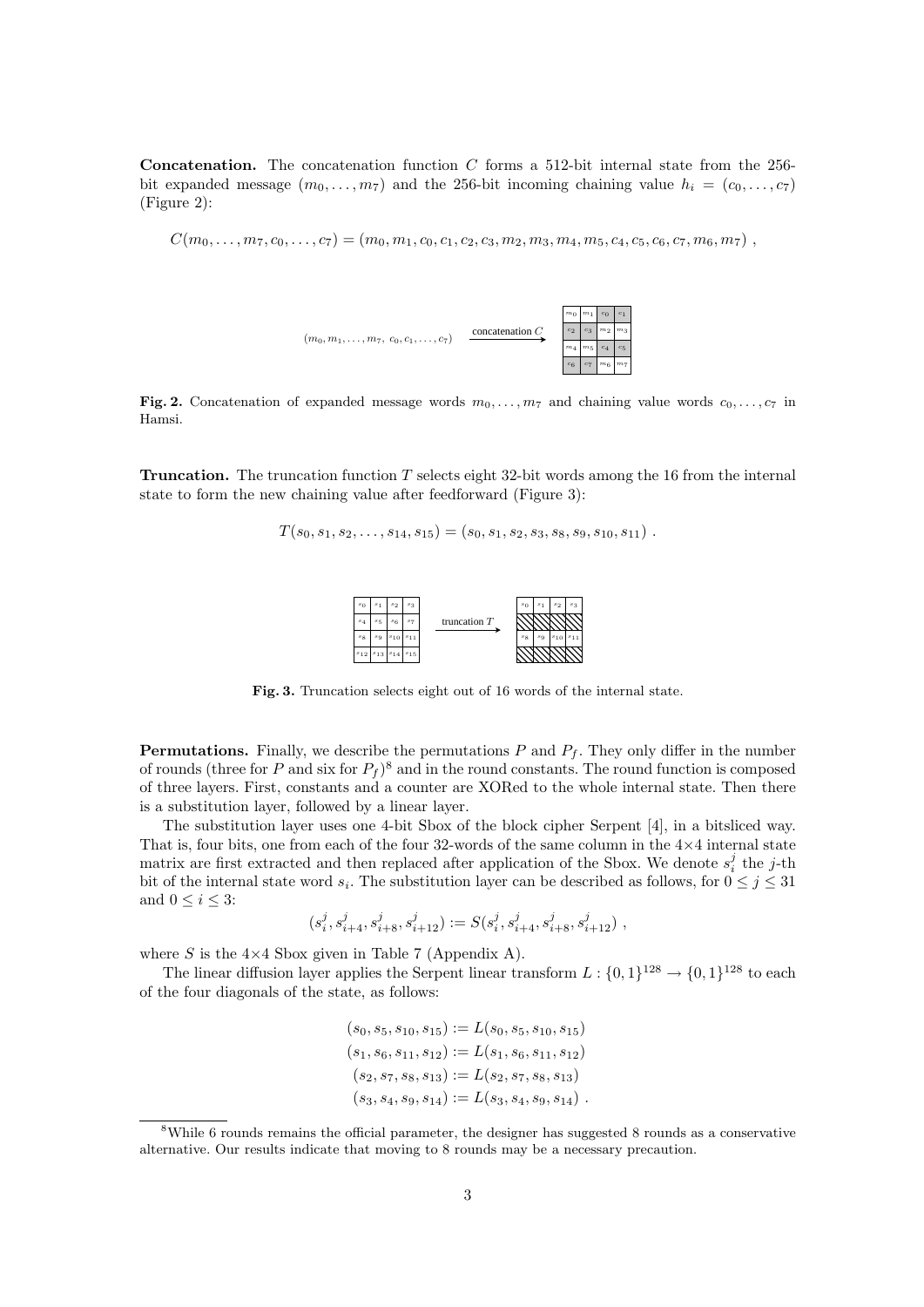The algorithm below (read column by column) describes the linear transform L on input  $(a, b, c, d)$ , with  $x \ll k$  denoting the left bit rotation of k positions on the word x and  $x \ll k$  denoting the left bit shift of  $k$  positions on the word  $x$ .

> $a := a \ll 13$   $d := d \ll 7$  $c := c \lll 3$   $a := a \oplus b \oplus d$  $b := a \oplus b \oplus c$   $c := (b \ll 7) \oplus c \oplus d$  $d := (a \ll 3) \oplus c \oplus d$  a :=  $a \ll 5$  $b := b \ll 1$  c := c  $\ll 22$

## 3 Higher-order differential analysis

This section reports on properties of Hamsi related to higher-order derivatives. After some definitions, we present upper bounds on the algebraic degree of Hamsi's compression function and show how to exploit them to find "k-sums" and "zero-sums". This illustrates the fact that, due to its low algebraic degree, the compression function of Hamsi does not behave ideally.

#### 3.1 Definitions

Higher-order derivatives. Higher-order differential analysis [6, 9] of cryptographic algorithms generalizes the notion of differential cryptanalysis by considering derivatives of order two or more. It is based on the basic observation that for a function f with algebraic degree  $s \geq 1$ , the degree of a dth-order derivative of f is at most  $(s - d)$ , where  $s \geq d$ . Consequently, an sth-order derivative of f is a constant and an  $(s + 1)$ st-order derivative of f is zero, which directly gives a  $2^{s+1}$ -sum for  $f$ .

In the following we consider derivatives of functions with domain  $\{0,1\}^n$ ,  $n \geq 1$  and range  $\{0,1\}$ . Note that a (certain type of) d-th order derivative is then the XOR of  $2^d$  values of the function for the  $2^d$  choices of d input bits.

**k-sums.** The k-sum problem is, given k lists of random n-bit values (for example, k distinct instances of a compression function  $f_1, \ldots, f_k$ , to find one value from each list such that the sum of the k values is zero. The case  $k = 2$  is essentially the collision problem.

The  $k$ -sum problem can be solved in polynomial time (using the XHASH attack [1]) when  $k \geq n$ . However, the problem is believed to be hard for small k. The standard method for the  $k$ -sum problem with small k is Wagner's "generalized birthday" method, which requires time and space  $O(k2^{n/(1+\log k)})$  [15] (see also [2]).

Henceforth, we consider the problem of finding  $k$  values whose images by a same function  $f$ sum to zero. Note that if f has degree  $s < (n-1)$ , then a  $2^{s+1}$ -sum can be found by returning the values corresponding to a  $(s + 1)$ st order derivative.

An example of application of  $k$ -sums is to forge message authentication codes (MACs). Let H he a hash function and consider the "prefix-MAC" construction defined as  $MAC_K(m)$  = trunc  $(H(K||m))$ , where trunc is a function removing some bits of the hash output to combat length extension attacks. Assume we know messages  $m_1, \ldots, m_k$  such that the probability

$$
\Pr_{K} \left[ \bigoplus_{i=1}^{k} H(K||m_i) = 0 \right] = p
$$

is nonzero. Then by querying  $MAC_K$  with  $m_1, \ldots, m_{k-1}$  we can determine  $MAC_K(m_k)$  with probability p and thus break the existential forgery of MAC.

This can be generalized to messages whose MAC tags sum to any fixed value, to other MAC constructions, etc. For example, one may fix a message and forge the MAC  $H_K(m)$  where K is the IV of H by making related-key queries.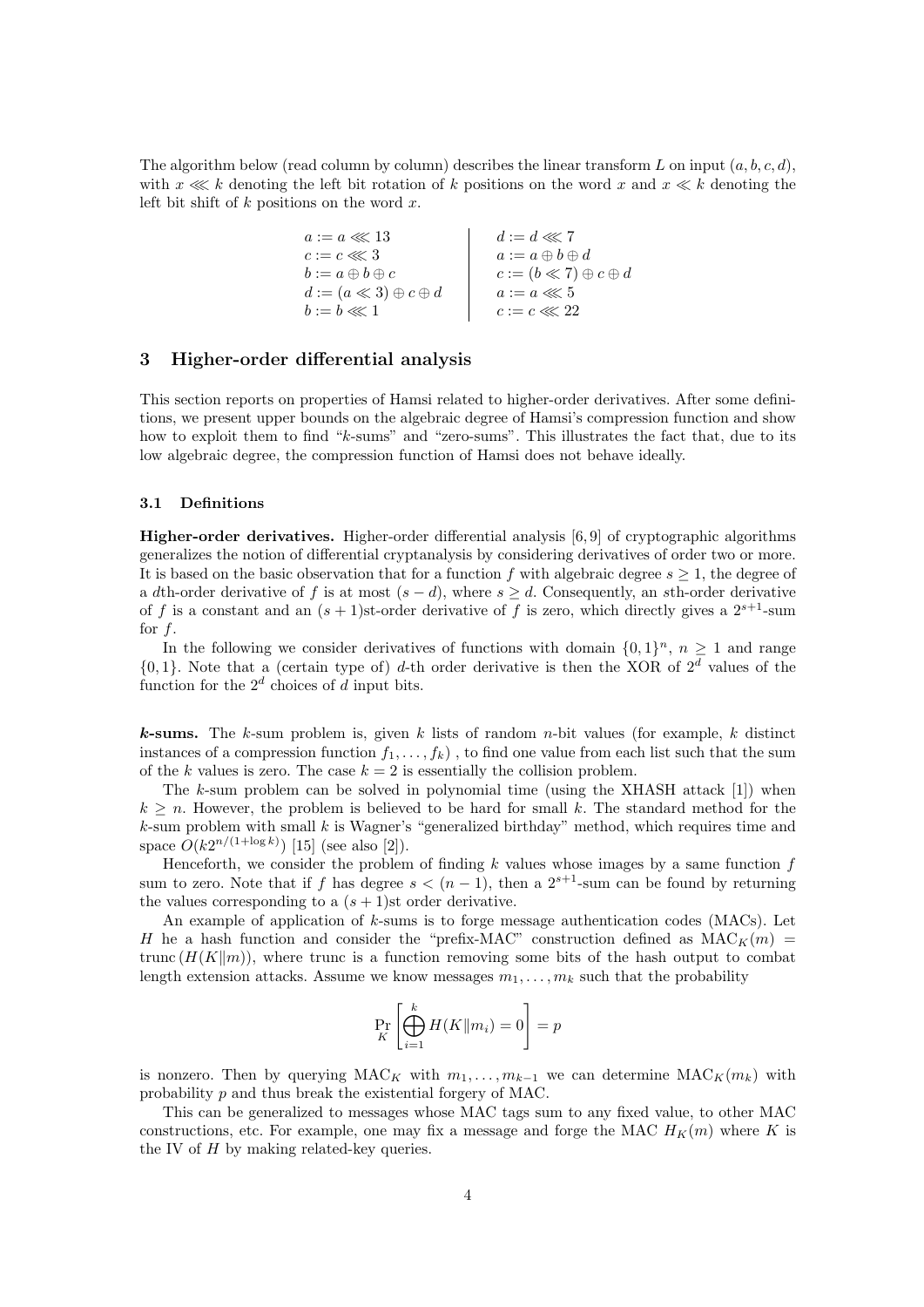Zero-sums. We define the zero-sum problem as a particular case of the k-sum problem: given a function f, find distinct values that sum to zero such that their images by f also sum to zero.

Both the XHASH attack [1] and Wagner's generalized birthday [15] can be adapted to find zero-sums. These methods are generic, and are probabilistic algorithms whose failure probability can be made exponentially small.

#### 3.2 On the degree of the compression function

Simple bounds. The only nonlinear component of Hamsi's compression function is the layer of 4×4 Sboxes. One round thus has degree three (see [13] for explicit expressions of the Sboxes used), so N rounds have degree at most  $3^N$ , with respect to any choice of variables.

If variables are chosen in  $c_0, \ldots, c_3$  only, or in  $c_4, \ldots, c_7$  only, then they are all in distinct slices and thus go into distinct Sboxes in the first round. Hence, the first round is linear and after N rounds, the degree is at most  $3^{N-1}$ . This means that the degree is at most 81 after five rounds, and that at least six rounds are necessary to reach maximal degree. In particular, the 3-round compression function has degree at most 9 with respect to choices of 128 variables in distinct slices, which distinguishes it from a randomly chosen function (whose degree would be below 9 with negligible probability).

**Case of four variables.** If four variables are chosen in the LSB's of  $c_0, \ldots, c_3$ , after the first application of the Sbox, all the LSB's of a given word depend on the bit varied in the corresponding column. Since only one bit is varied per column, the degree of equations corresponding to LSB's are of degree 1. Then, the linear function  $L(a, b, c, d)$  is applied to each column, and we can determine, for a given bit of the state, whether it depends on the single variable of its diagonal. Based on this, we can determine whether a given 4-bit slice depends on 1, 2, 3, or 4 of the variables.

A simple computer-assisted analysis revealed that each slice depends on only one variable. Therefore, the (3-round) compression function of Hamsi always has degree 3 with respect to four variables in the first four LSB's, for any values of the other bits. Ideally, the function should have degree 4 with probability 1/2, over the choice of the other input bits.

#### 3.3 Finding k-sums for the compression function

For randomly chosen 256-bit values, finding 4-sums for the compression function of Hamsi requires an effort of complexity approximately  $4 \cdot 2^{256/3} \approx 2^{87}$ , using the generalized birthday method. Below we show efficient methods to find 16-, 8-, and 4-sums.

16-sums. Recall the above observation that three rounds have degree at most 3 with respect to a certain choice of four variables. This observation can directly be used to find 16-sums, without any computation. Based on empirical observations, we discovered that we can do better, as presented below.

8-sums. Choose a random value of one 256-bit chaining value, then select seven other chaining values, which are different from the first one only in the LSB's of the first three 32-bit words. Denote these chaining values by  $h^0, \ldots, h^7$ . Choose a random 32-bit message block M, then compute  $\sum_{i=0}^{7} H(h^i, M)$ , In 1000000 such tests, the above sum was zero in 1458 cases (whereas for a random mapping, the probability to obtain zero is negligible). This indicates that there are 3rdorder derivatives with the value zero (or 8-sums) of a high probability for the compression function of Hamsi. It is very likely that one can identify other 3rd-order derivatives of higher probabilities (our search was limited).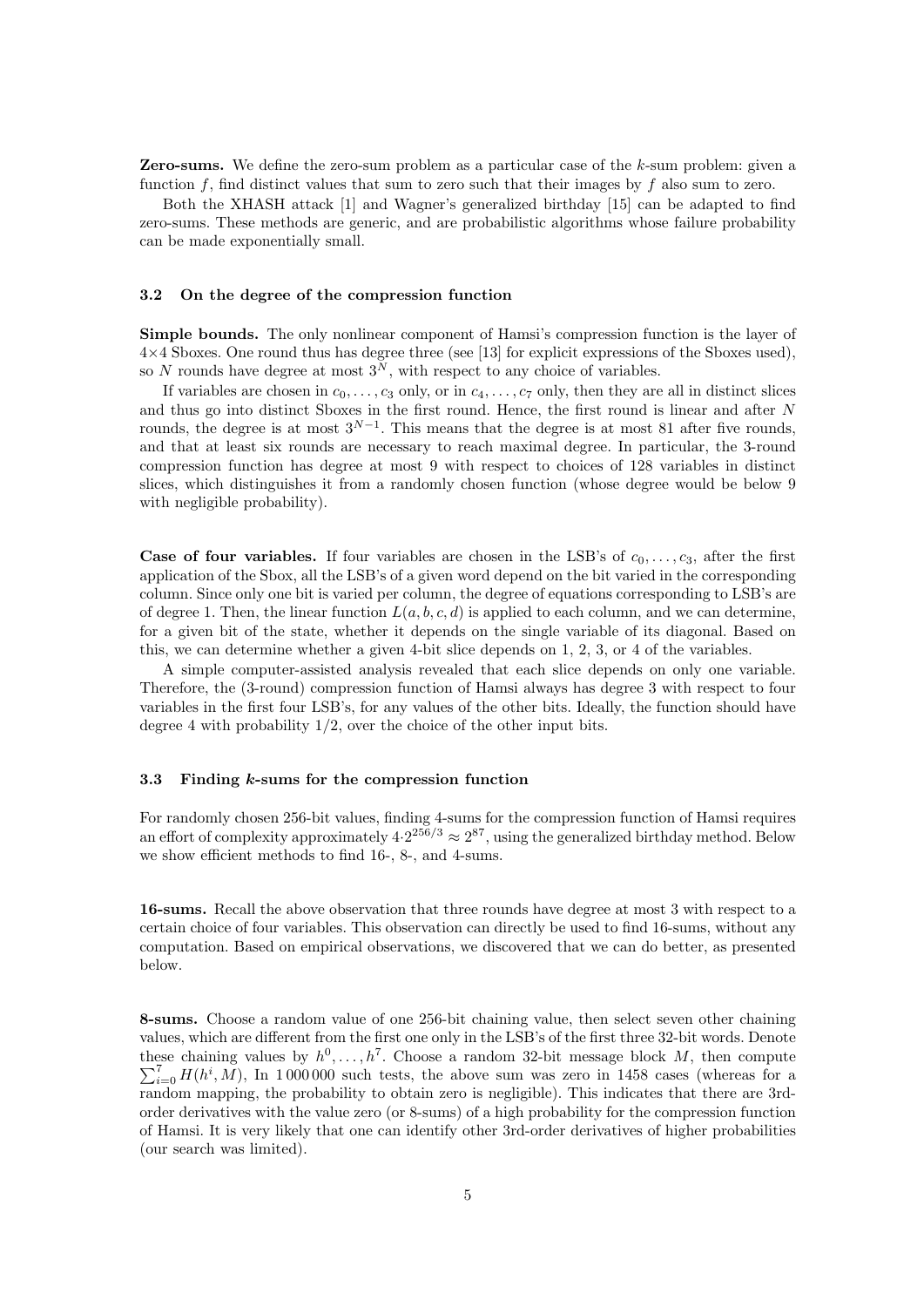4-sums. We found 2nd-order derivatives with value zero, that is, 4-sums. One example is when one chaining value is the IV of Hamsi specified in [8], and where the three others differ only in two LSB's of the second words; the XOR of the four outputs is the all-zero string (note that the four inputs also sum to zero, thus this is also a zero-sum).

Via an exhaustive search over all  $2^{32}$  message words, we identified 70 messages for which the above four chaining values lead to a 4-sum. We also found 4-sums for the IV given in [7], for 86 values of the 32-bit message block. Although complete analytical justification of these observations remains to be found, the results of these observations strongly differ from what one obtains for a random mapping (for which a 2nd-order derivative is zero with negligible probability).

k-sums for fixed chaining value. Here we report on the case where the chaining value is fixed and where only the message block is varied. The outputs of the compression function in this case has a much higher algebraic degree.

Consider  $h_0$ , the IV specified in [8], and  $2^{19}$  values of the 32-bit message block obtained by varying the first and second bytes, and the three least significant bits of the third byte. The remaining bits can be fixed to arbitrary values. Denoting these message words by  $m_0, \ldots, m_{2^{19}-1},$ we have:

$$
\bigoplus_{i=0}^{2^{19}-1} H(h_0, m_i) = 0.
$$

This observation holds for any initial chaining variable. Here we obtain zero because we perform a 19th-order derivative of a function of degree 18 only. Indeed, in the first round at most two bit variables enter a same Sbox, hence the degree of the first round is 2. Since the two subsequent rounds have degree 3 each, the three rounds have degree  $2 \times 3 \times 3 = 18$ .

Note that if  $P_f$  is replaced by P in Hamsi's domain extender, then the above observation can be used to forge MAC's (cf. Section 3.1), which shows that the extended 6-round output transformation is necessary, and cannot be removed without compromising the security of Hamsi.

#### 3.4 Finding zero-sums for the output permutation

We describe a dedicated method to find large zero-sums for the 6-round permutation of the finalization function of Hamsi(we stress that it only applies to the internal permutation and not to the finalization as a whole, for it puts no restriction on the initial state). Contrary to Wagner's and the XHASH methods, it is deterministic rather than probabilistic, and needs to evaluate (and to know) only half the function.

In the spirit of [14, §9], we present an "inside-out" technique that exploits the fact that two halves of Hamsi's permutation have low algebraic degree. This differs from our method for finding k-sums which exploited the low degree of the full permutation. The attack works as follows:

- 1. Choose an arbitrary value for the state of Hamsi's permutation after three rounds.
- 2. Choose 28 distinct bits of the state.
- 3. Compute the 2<sup>28</sup> initial states obtained by varying these bits and inverting the first three rounds of the permutation.

We obtain  $2^{28}$  values that sum to zero, since their sum is the 28th-order derivative with respect to three inverse rounds. Their images also sum to zero, since they are the 28th-order derivative with respect to three forwards rounds (although the images are unknown, and need not be computed).

The method works whenever a function can be written as the composition of two low-degree functions. As explained in [3], the proposed technique is slightly more efficient than previous methods, for finding (here) zero-sums of 2<sup>28</sup> elements.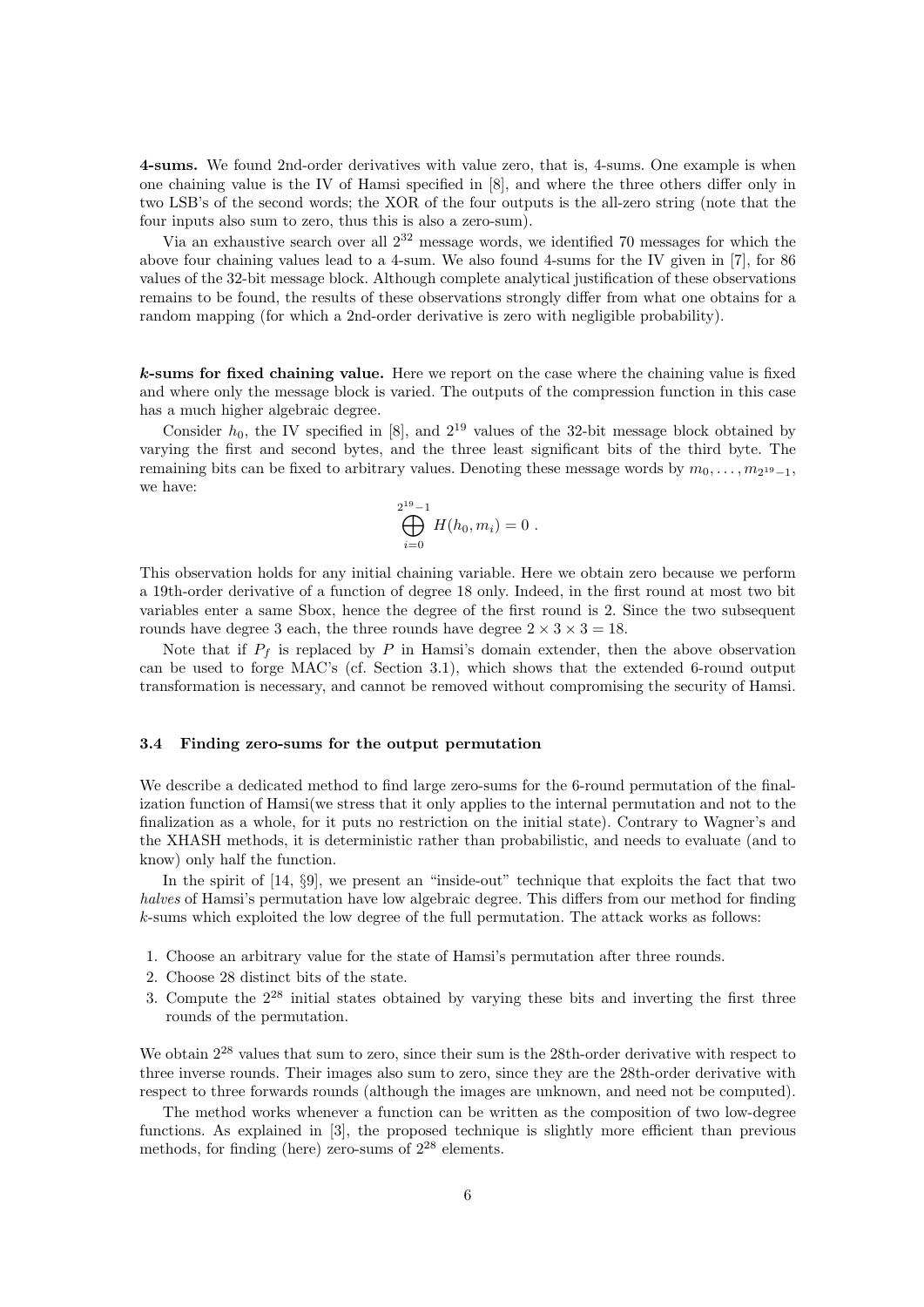### 4 First order differential analysis

In this section, we analyze the differential properties of the Hamsi round transformations and show how to find high-probability differential paths for up to six rounds. Since we use XOR differences in our analysis, the differential propagation is deterministic in the message expansion and in the linear layer based on the L transform. However, the propagation of differences through the Sbox layer is probabilistic and depends on the actual values of the input. To maximize the differential probability of a differential path, we try to minimize the number of active Sboxes during the path search.

#### 4.1 Differential properties of the Sbox

The differential distribution table (DDT) of the 4-bit Hamsi Sbox  $S$  is given in Table 8 (Appendix A). Note that about half the differential transitions are impossible. The probabilities of the non-zero differentials are either  $2^{-2}$  or  $2^{-3}$ . In our approach, besides minimizing the number of active Sboxes, we thus try to minimize the number of probability-2−<sup>3</sup> differentials.

#### 4.2 Differential properties of the linear transform L

The linear transform L has on average good diffusion properties, that is, a few differences in the input lead to many differences in the output. Additionally, each bit of L contributes to one of the 128 Sboxes in each round. To minimize the number of active Sboxes, we thus need to minimize number of differences in L. The Hamming weight (HW) of a difference is a good heuristic to measure the quality of a differential path. In the following, we first analyze the difference propagation through the linear layer for differences with HW one.

If we introduce a single input difference at bit position  $i$  in one input word, the HW of the output differences depends on the position and word of the input difference. In Table 1 and Table 2 give the HW of the output difference for each of the 128 single bit input differences.

We observe that for some specific words and bit positions, the resulting HW can be quite small. This happens if one or more differences are removed by the shift operation. More specifically, the branch number of L is only 3, so certain 1-bit input differences lead to only a 2-bit output difference, and vice versa. Table 1 and Table 2 show the worst case of diffusion, that is, the output HW for a multiple-bit input difference can be upper bounded by summing the corresponding table entries. However, when inserting many differences in several input words, some bit differences might erase each other, thus lowering the overall HW.

Table 1. Hamming weight of output differences if a single difference is introduced at one input word of the 128-bit linear transformation  $(a', b', c', d') = L(a, b, c, d)$  of Hamsi in forward direction. The total and word-wise Hamming weight of the output difference is given depending on the bit position  $i$  and input word of the input difference.

| Difference in<br>input word | Position <i>i</i> of<br>input difference | Total HW of<br>output diff. | a'                           | HW of output diff. in<br>$b^{\prime}$ | $\overline{c}$ | d' | Conditions (mod 32)                                                                                           |
|-----------------------------|------------------------------------------|-----------------------------|------------------------------|---------------------------------------|----------------|----|---------------------------------------------------------------------------------------------------------------|
| $\boldsymbol{a}$            | 16.17<br>18<br>1115<br>else              | 3<br>6                      | 2<br>$\mathcal{D}$<br>3<br>3 |                                       | $\mathfrak{D}$ |    | $i+13 > 28$ , $i+14 > 24$<br>$i+13 > 28$ , $i+14 < 24$<br>$i+13 \leq 28, i+14 > 24$<br>$i+13 < 28, i+14 < 24$ |
|                             | 24. 30<br>else                           | $\mathcal{D}$               |                              |                                       |                |    | $i + 1 > 24$<br>$i + 1 \leq 24$                                                                               |
| $\epsilon$                  | 21. 27<br>else                           | 6                           | $\mathcal{D}$                |                                       | 2<br>3         |    | $i + 4 > 24$<br>$i + 4 \leq 24$                                                                               |
|                             |                                          |                             |                              |                                       |                |    |                                                                                                               |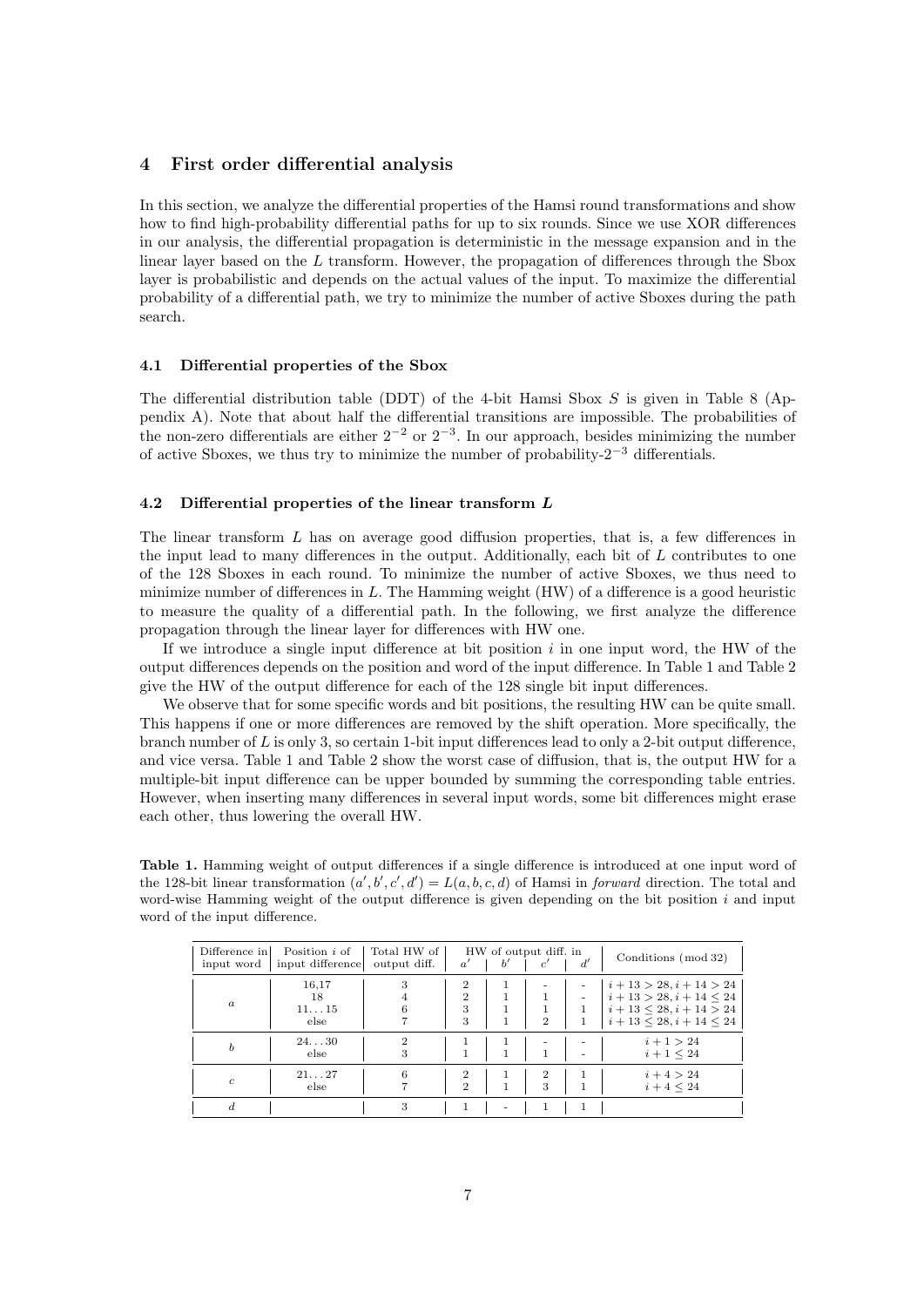Table 2. Hamming weight of input differences if a single difference is introduced at one output word of the 128-bit linear transformation  $(a', b', c', d') = L(a, b, c, d)$  of Hamsi in backward direction. The total and word-wise Hamming weight of the input difference is given depending on the bit position  $i$  and output word of the output difference.

| Difference in<br>output word | Position <i>i</i> of<br>output difference | Total HW of<br>input diff. | HW of input diff. in<br>Conditions (mod 32)<br>b<br>$\overline{a}$<br>$\overline{c}$<br>$\boldsymbol{d}$                                                 |
|------------------------------|-------------------------------------------|----------------------------|----------------------------------------------------------------------------------------------------------------------------------------------------------|
| $\mathfrak{a}$               | $2\ldots 4$<br>else                       | 2<br>3                     | $i + 27 > 28$<br>$i + 27 < 28$                                                                                                                           |
| h'                           | 2831<br>2528<br>never<br>else             | 3<br>4                     | $\overline{2}$<br>i > 28, i > 24<br>$\overline{2}$<br>$i \leq 28, i > 24$<br>3<br>1<br>$i > 28, i \leq 24$<br>3<br>$\overline{2}$<br>i < 28, i < 24<br>1 |
|                              |                                           | 3                          | ۰                                                                                                                                                        |
|                              | 2931<br>else                              | 4<br>5                     | i > 28<br>2<br>3<br>1<br>1<br>$i \leq 28$                                                                                                                |

#### 4.3 Near-collisions for the compression function

Using our observations on the differential properties of Hamsi's Sbox and linear transform, we first searched manually for high-probability paths leading to near-collisions for the compression function, given some difference in the chaining value.

Previous work by Nikolic reported near collisions [11] on  $(256 - 25)$  bits with 14 differences in the chaining value; work by Wang et al. reported [16] near collisions on  $(256 - 23)$  bits with 16 differences. Below we present near collisions on (256 − 25) bits with only six differences in the chaining value, using the differential path in Table 3.

The differential path in Table 3 is followed with probability  $2^{-26}$  under standard uniformity and independence assumptions. However, for the IV defined in [8] the path is followed with probability  $2^{-23}$ . This is because of the condition put by the two fixed bits in each Sbox. These probabilities were verified experimentally.

Finally, note that the near collisions also result in other 4-sums: for example, for the IV  $h_0$ specified in  $[8]$ , the IV  $h_1$  obtained by applying the weight-6 initial difference in Table 3, and the message  $M_1 =$  C33BE456 and  $M_2 =$  C8D1B855, we have:

- 1. A near collision between  $H(h_0, M_1)$  and  $H(h_1, M_1)$ .
- 2. A near collision between  $H(h_0, M_2)$  and  $H(h_1, M_2)$ .
- 3. A 4-sum  $H(h_0, M_1) \oplus H(h_1, M_1) \oplus H(h_0, M_2) \oplus H(h_1, M_2) = 0.$

For inputs of an "ideal" function, the latter equality is unlikely to hold with probability  $2^{-23}$ , but rather with probability close to  $2^{-256}$ .

In the following, we automate our search for high-probability differential paths. Our heuristic algorithm, described in the next section, produced good differential paths for up to six rounds of Hamsi.

#### 4.4 Automated differential path search

As before, we search for differential paths with some difference in the input and output chaining value, and no difference in the input message. The resulting 6-round paths allow us to distinguish the output transform from random, as shown in Sect. 5.4.

Our primary heuristic is to minimise the HW of the differences in each round. To achieve that goal, we start with a very low HW (1 or 2 bit) difference in the middle of the path (at the start of round 3 for a 6-round search) and let the difference spread in both forward and backward directions. Additionally, we try to maximise the transition probabilities and randomize the search.

More precisely, our automated differential path starts from the input of the Sbox layer in round 3, forcing a 1-bit or 2-bit input difference on only one Sbox position  $i$  (among the 128 possible bit positions). We then choose one of the best differential transitions through the forward application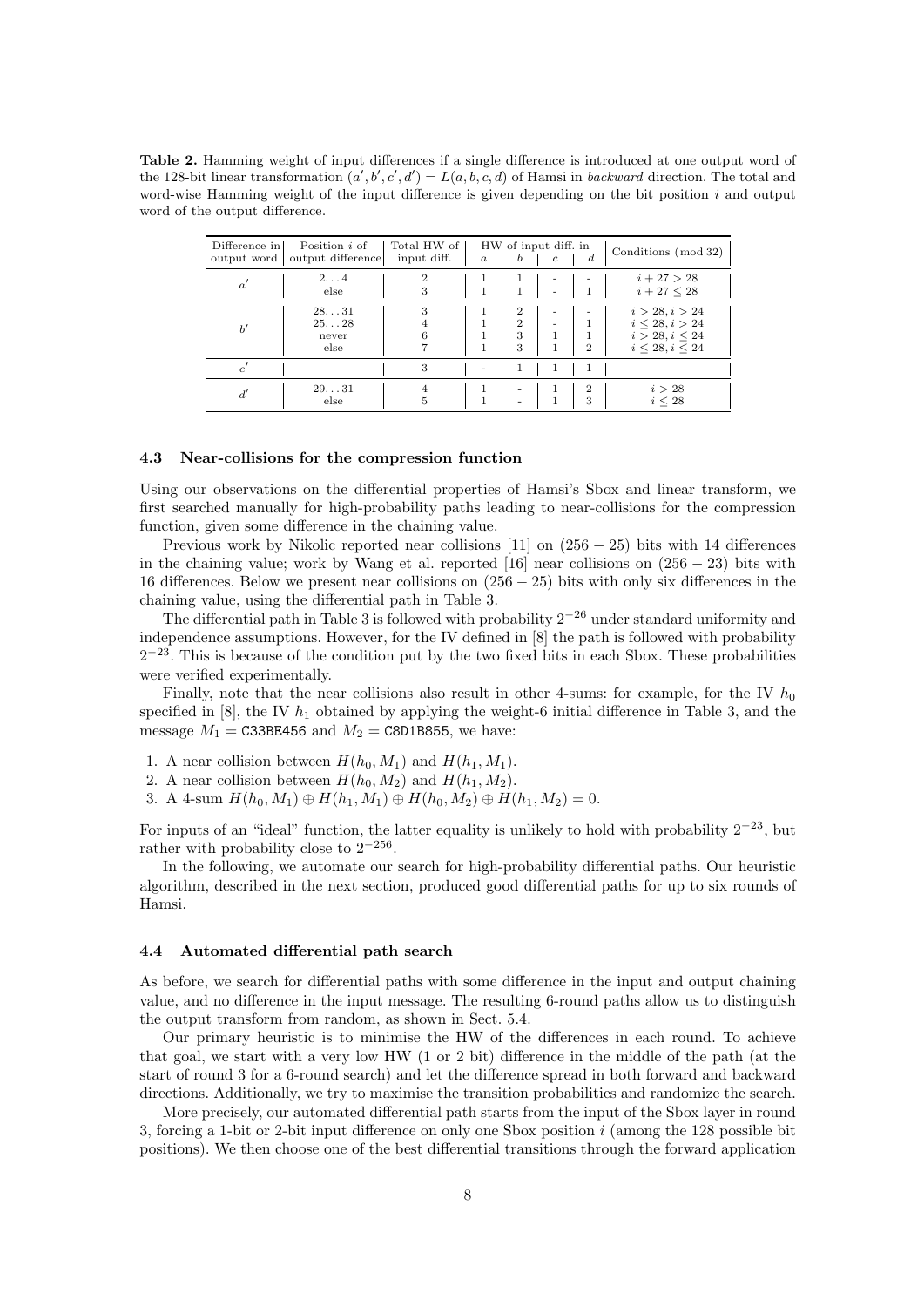| It.                  | Sbox input                                                                                                                                               | Sbox output                                                                                                                                              | Prob. |
|----------------------|----------------------------------------------------------------------------------------------------------------------------------------------------------|----------------------------------------------------------------------------------------------------------------------------------------------------------|-------|
| 1                    | 00000000 00000000 00020000 00000002<br>00004000 00000000 00000000 00000000<br>00000000 00000000 00020000 00000002<br>00004000 00000000 00000000 00000000 | 00000000 00000000 00000000 00000002<br>00004000 00000000 00000000 00000000<br>00000000 00000000 00000000 00000000<br>00000000 00000000 00020000 00000000 | 8     |
| $\overline{2}$       | 00000000 00000000 00000000 00080000<br>00000000 00000000 00000000 00000000<br>00000000 00000000 00000000 00000000<br>00000000 00000000 00000000 00000000 | 00000000 00000000 00000000 00000000<br>00000000 00000000 00000000 00080000<br>00000000 00000000 00000000 00000000<br>00000000 00000000 00000000 00080000 | 3     |
| 3                    | 80000000 00000000 02000000 00000000<br>00000000 00000000 00000000 00100000<br>00020000 00000000 00010000 00000000<br>00000000 00000000 00000000 04000000 | 00000000 00000000 00000000 04100000<br>80020000 00000000 02010000 04100000<br>00020000 00000000 00000000 00000000<br>80000000 00000000 02010000 00000000 | 15    |
| $\operatorname{End}$ | 00000000 80400800 00000000 10C130C0<br>00040105 00000000 04020000 08000000<br>00020400 A040A0A2 00000000 10004000<br>00000040 08000000 00820801 00000000 |                                                                                                                                                          |       |

Table 3. Differential path for three rounds of Hamsi with probability  $2^{-26}$ .

of the Sbox and apply the linear layer on this new internal state. By best Sbox transitions, we mean the transitions that lead to a low HW after the application of the linear layer. To keep the search complexity feasible, we apply the L-layer to each active S-box separately and use the sum of the HWs as an estimate of the total output HW at the end of each round. Since the path is sparse, the sum of HWs proves to be a good heuristic. We continue picking the best differential transitions for all the active Sbox positions until the end of the fifth round of the output function of Hamsi. As the final output HW of the difference does not influence the path complexity, we optimise for transition probabilities in the last round, and pick the most probable differential Sbox transitions (not the ones minimizing the HW). Finally, we apply the very last linear layer to obtain the full path.

The backward computation is done analogously in the middle rounds, applying the linear layer backward and picking the best backward differential transitions for all active Sboxes. In the first round (the last round when computing backward) we impose additional restrictions in order to fulfill constraints on the message expansion.

As we force no difference in the message input of the compression function, we expect the 256-bit expanded message word to contain no difference at all. Hence, in the first round we only allow Sbox transitions where the difference in the expanded message bits is zero. Note that the probabilities of the first-round transitions do not affect the complexity of the path, as long as they are different from 0. Indeed, in the first round we can use the freedom of the chaining input to fulfill the conditions on the Sboxes and we expect the complexity cost of this first round to be negligible.

In order to increase our chances to obtain a good trail, we randomized the search with several parameters. First, we randomized the first 1-bit or 2-bit perturbation introduction in the output of round 3, as well as its position  $i$  among the 128 Sbox locations. Furthermore, we are also randomizing the Sbox transitions when several candidates are equally good. Finally, another improvement has been incorporated in our implementation: after having found a potentially interesting 6-round candidate, we recompute the forward search by allowing more differential transitions through the Sbox. Said in other words, after having placed ourselves in an interesting differential paths subspace, we look in the neighborhood if better ones exist.

Our heuristic search revealed that after three rounds in both backward and forward directions, the diffusion of Hamsi is not sufficient to avoid high-probability differential paths and we can find a differential path with a rather low total HW and good probability. We were able to construct a 6-round differential path with a relatively high probability, which is used to distinguish the the whole Hamsi output transformation in the following section.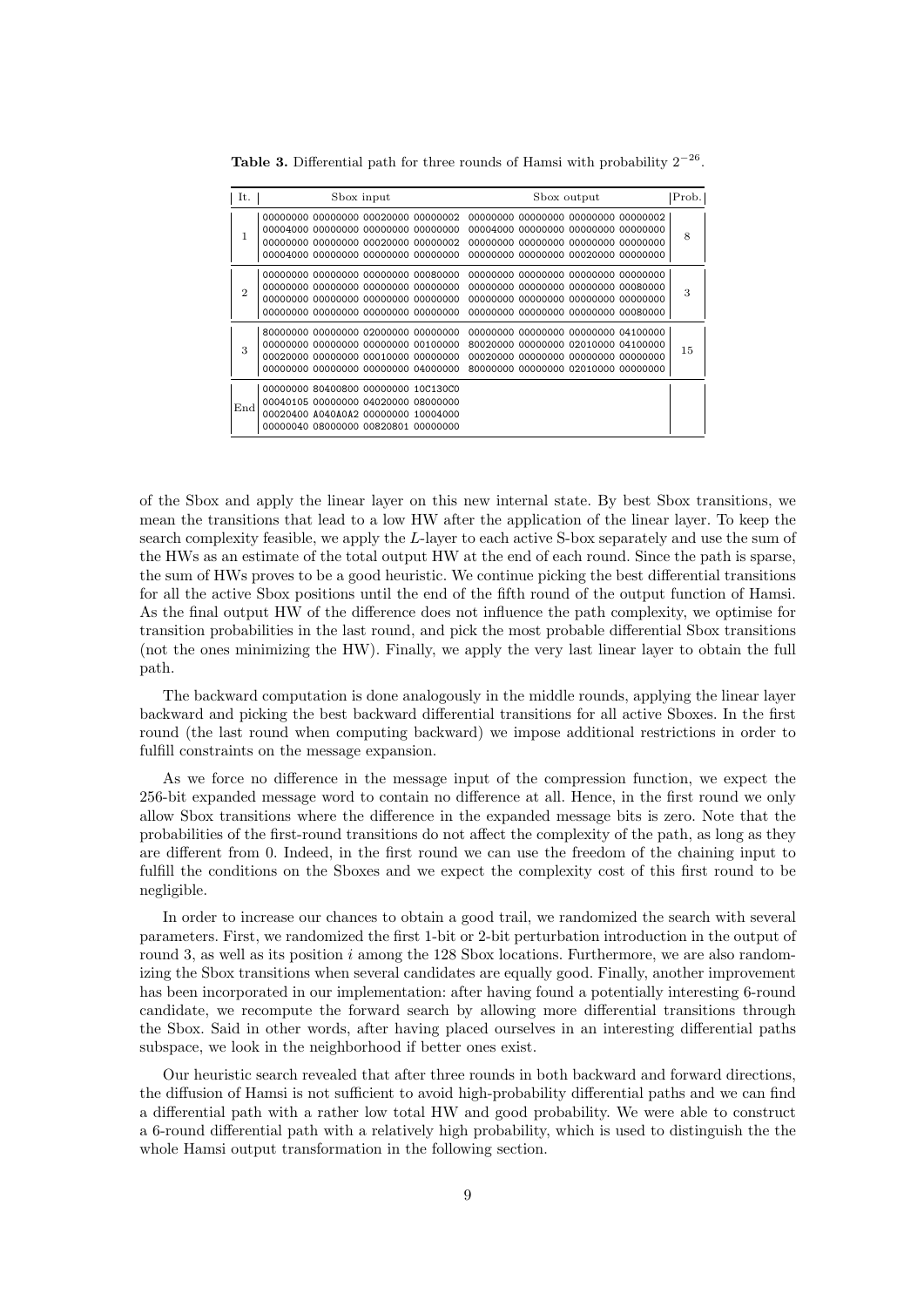## 5 Non-randomness of the ouput transformation

#### 5.1 The differential path

The best 6-round path produced by our randomized search program is depicted in Table 4. We can find an input pair (chaining values and messages) conforming to this path with a probability of  $2^{-206}$ . Note that in the first round we have a probability of  $2^{-58}$  for a random message and a random chaining value. However, we can fix a suitable message (see below), and choose a valid chaining value bit-by-bit such that the desired output difference is guaranteed. This means that we can find a conforming input pair to the differential path with a complexity of about  $2^{148}$ .

| It.            | Sbox input                                                                                                                                               | Sbox output                                                                                                                                                                                                                                                                                              | Prob. |
|----------------|----------------------------------------------------------------------------------------------------------------------------------------------------------|----------------------------------------------------------------------------------------------------------------------------------------------------------------------------------------------------------------------------------------------------------------------------------------------------------|-------|
| $_{\rm start}$ |                                                                                                                                                          | 00000000 00000000 84004880 4081C400<br>2C020018 000045C0 00000000 00000000<br>00000000 00000000 84024880 4081C400<br>28020018 000045C0 00000000 00000000                                                                                                                                                 |       |
| 1              |                                                                                                                                                          | 00000000 00000000 84004880 4081C400 04000000 00000000 04000000 40818000<br>20020018 00004500 00000000 00000000 28020018 00004000 04020000 00000000<br>00000000 00000000 84024880 4081C400 00000018 00004100 00000800 00804000<br>28020018 000045C0 00000000 00000000 04020000 000004C0 80024880 00004400 | (58)  |
| $\overline{2}$ |                                                                                                                                                          | 30000010 00000080 00000000 00000080 30000000 00000000 00000000 00000080<br>30000010 00000080 00000000 00010080 00000010 00000000 00000000 00000000                                                                                                                                                       | 17    |
| 3              |                                                                                                                                                          |                                                                                                                                                                                                                                                                                                          | 3     |
| 4              |                                                                                                                                                          | 00000000 00000000 00000000 00000008 40000000 00000000 00000000 00000000                                                                                                                                                                                                                                  | 5     |
| 5              |                                                                                                                                                          | 04038000 00000000 00000200 00000010 80000000 00001000 00000000 00200410<br>80000000 00001000 00000000 00000010 04038002 00001000 00000801 00000000<br>00000000 00000000 00000000 00200400 84038002 00000000 00000a01 00200400                                                                            | 33    |
| 6              |                                                                                                                                                          | 08420002 F8022900 00000000 30821140 08830144 A0022100 0C051080 10C01000<br>0903000C 00000000 04001002 00000000 0181014C 58A04845 0C051082 22406340<br>00000000 A0A26145 00041080 12807200 01800148 58A04845 08011002 22406340<br>01C0014A 00000000 08051082 10420000 00400002 58000800 00040080 20020140 | 90    |
| End            | CD9F7546 362513EA 56FE147F 85F6B1E1<br>8D0682FD F100928A B44C3D06 18A0D101<br>B8871BEA 70315A82 4819C14B 26257026<br>A1DD0199 40072022 8329356A A744E830 |                                                                                                                                                                                                                                                                                                          |       |

Table 4. Differential path for six rounds of Hamsi with probability  $2^{-148}$ .

## 5.2 First round and message expansion

In the first iteration, active S-boxes impose conditions on the expanded message: for a given nonzero Sbox differential, only one or two pairs of values of the corresponding two expanded message bits are possible. Since we have only 32 degrees of freedom in the message, we need to keep the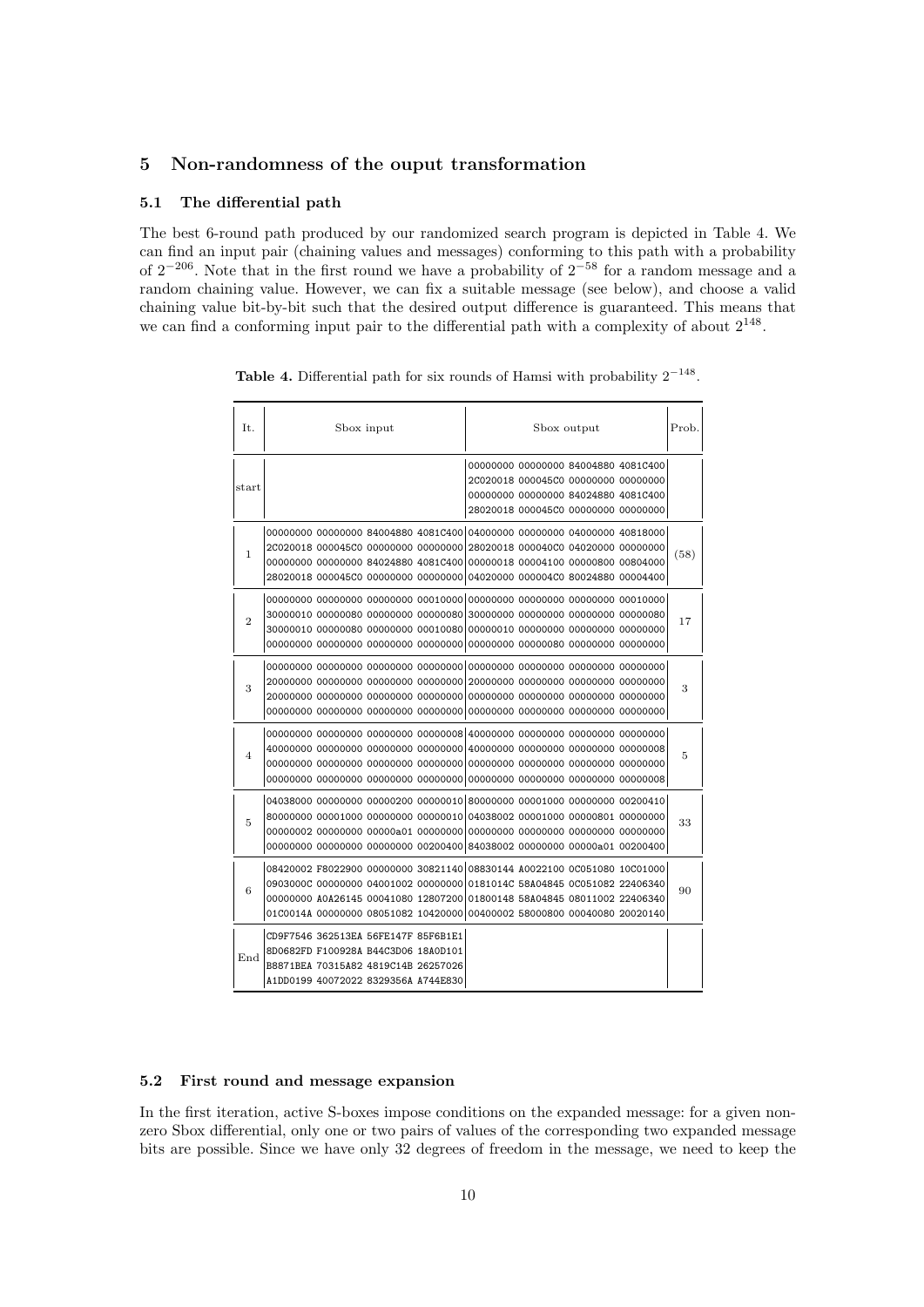number of active Sboxes in the first round low. To improve the probability of finding a suitable message candidate, we can vary the differences in the chaining values, whenever several input differences lead to the same output difference of the first Sbox layer. These relaxable differential Sbox transitions are listed in Table 5. In our path, five of the 23 active Sboxes of the first iteration are relaxable. In total, we have only nine Sboxes with two constraints on the message bits; 12 Sboxes with one constraint on the message; and two S-Boxes with a "half" constraint on the message (three of four bit pairs are possible). Therefore, we expect to find  $2^{32-2\times9-12} \cdot \left(\frac{3}{4}\right)^2 \approx 2$ messages satisfying the relaxed first round differential. In practice, we found one such message using the constants of permutation  $P$  and three messages using the constants of the output permutation  $P_f$ . Table 9 in Appendix B lists these message words together with example chaining values that satisfy the differential path for up to four rounds. Note that finding conforming message words can be done in  $2^{32}$  by exhaustive search. The complexity to find chaining values such that the first four rounds of the path are satisfied is about  $2^{25}$ , since we can fulfill the conditions in the first round deterministically.

Table 5. Relaxable differential transitions for the first round of the Hamsi Sbox. The first table shows the possible input differences that give the same output if 1, 4 and 5 are the only possible Sbox input differences. The second table shows the same possibilities if 2, 8, and 10 are the only possible Sbox input differences. For each underlined transition two message pairs are possible, while for the other transitions only one message pair is possible.

| Desired                 |  |                                                                    |  |  |                |                | $12$   $13$   $14$ | 15 |
|-------------------------|--|--------------------------------------------------------------------|--|--|----------------|----------------|--------------------|----|
| output<br>$\parallel$ a |  |                                                                    |  |  |                |                | bcd                |    |
| Possible                |  | $\begin{array}{c} \begin{array}{c} 1 \\ 5 \end{array} \end{array}$ |  |  |                |                |                    |    |
| input                   |  |                                                                    |  |  | $\overline{4}$ | $\overline{5}$ |                    |    |

| Possible  <br>input |  | $\begin{array}{ c c c c c }\n\hline\n8 & & & \& \end{array}$ |  |  | $\begin{array}{c} \frac{2}{8} \end{array}$ |  |  |  |
|---------------------|--|--------------------------------------------------------------|--|--|--------------------------------------------|--|--|--|

#### 5.3 Last round and truncation

In order to improve the probability of the differential path, we consider truncated differentials in the last application of the Sbox. Namely, we relax the Sbox transitions by fixing some bits in the output difference, while letting the remaining bits vary. Since the "a"-bits and "c" bits diffuse faster through the linear layer (see Table 1), we chose to fix these bits in the output of each Sbox. Amongst four different truncated output differences (?0?0, ?0?1, ?1?0 and ?1?1), we chose, for each input, the output difference with the highest probability. Table 6 lists the relaxed input-output transitions for the Sbox.

In Appendix C, Table 10 gives the truncated 6th round differential. Relaxing the Sbox transitions increases the probability of the last round to  $2^{-61.8}$ , giving a total path complexity  $2^{-120.8}$ . At the same time, since the "wild card" bits are chosen to have low diffusion, the difference is still fixed in 180 bits of the chaining value. Thus, we obtain a distinguisher by observing the difference in these output bits.

#### 5.4 Distinguishing the output transformation

To distinguish the output transformation of Hamsi we use the concept of differential q-multicollision introduced by Biryukov et al. in the cryptanalysis of AES-256 [5] and applied to the SHA-3 candidate SIMD in [10]. Originally, differential  $q$ -multicollision have been applied to a block cipher but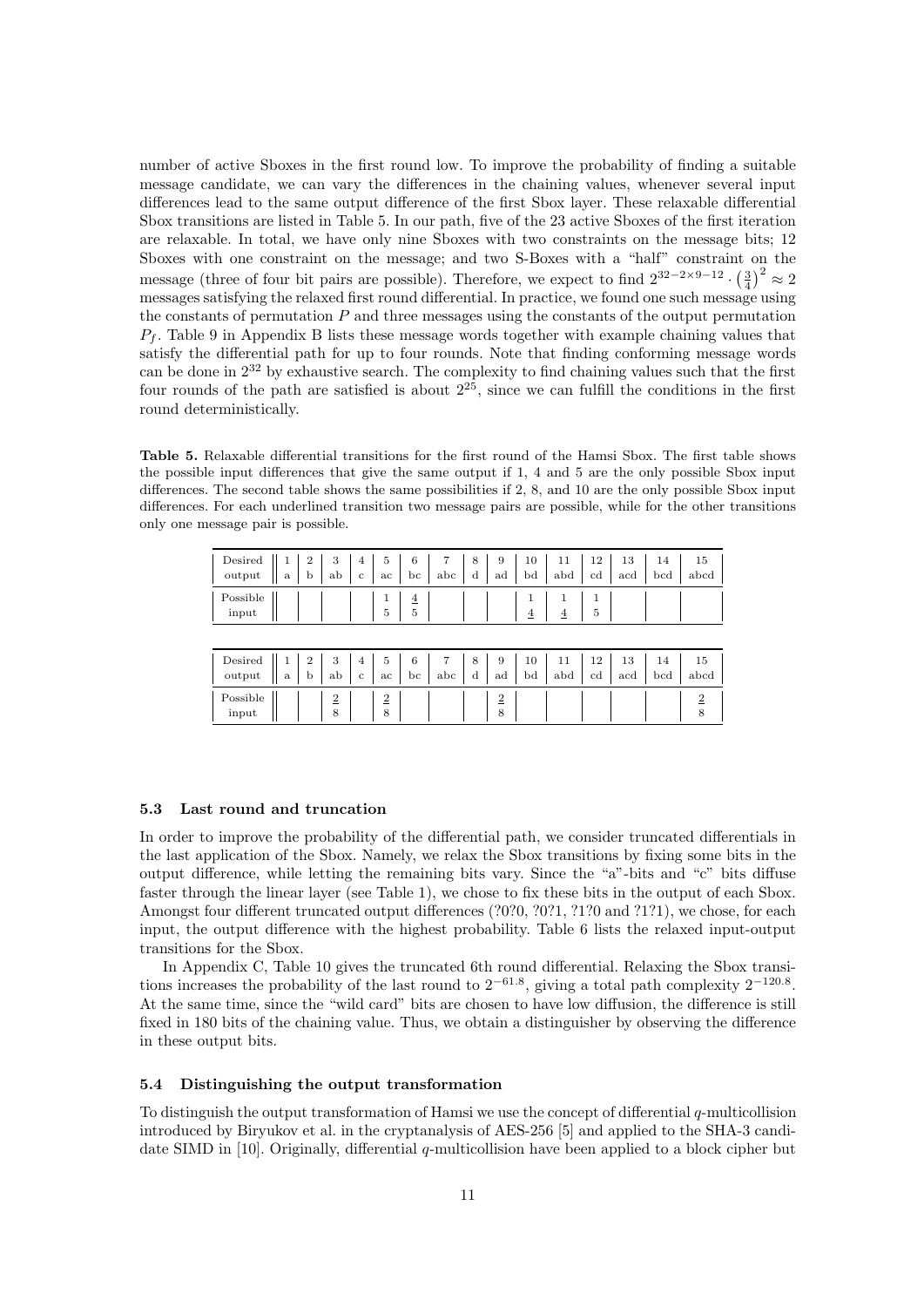Table 6. Relaxed differential transitions for the last round of the Hamsi Sbox. The table shows the chosen set of output differences for each given input difference. Underlined transitions have probability  $2^{-2}$ , while the other transitions have probability  $2^{-3}$ .

| mask   11?0 ?0?1 ?001 1010 00?1 ?0?0 ?100 ?1?1 10?0 ?0?0 ?001 1011 00?1 ?1?1 ?010 |  |  |  |  |  |  |  |  |
|-----------------------------------------------------------------------------------|--|--|--|--|--|--|--|--|

can be easily adapted to a random function. A differential  $q$ -multicollision for a random (compression) function  $f(H, M)$  is a set of two differences  $\Delta H$ ,  $\Delta M$  and q pairs  $(H_1, M_1), (H_2, M_2), \ldots, (H_q, M_q)$ such that:

$$
f(H_1, M_1) \oplus f(H_1 \oplus \Delta H, M_1 \oplus \Delta M) =
$$
  

$$
f(H_2, M_2) \oplus f(H_2 \oplus \Delta H, M_2 \oplus \Delta M) =
$$
  
...  

$$
f(H_q, M_q) \oplus f(H_q \oplus \Delta H, M_q \oplus \Delta M)
$$

The generic complexity to find differential  $q$ -multicollision for a random function  $f$  with output size *n* is at least  $q \cdot 2^{\frac{q-2}{q+2} \cdot n}$  evaluations of f.

In the case of Hamsi-256, the function  $f$  is the output transformation, the message difference  $\Delta M$  is zero and the output size is  $n = 256$ . The generic complexity to find differential q-multicollision should be  $q \cdot 2^{\frac{q-2}{q+2} \cdot 256}$  and we get for  $q = 8$  a generic complexity of  $2^{156.1}$ . Using our differential path of Section 5.1, we get for  $q = 8$  a complexity of  $8 \cdot 2^{148} = 2^{151}$ . Hence, for  $q \geq 8$  we can distinguish the output transfomation of Hamsi from a random function, since we expect to find a q-multicollision approximately 32 times faster than for an ideal transform.

Due to the relaxed conditions, we only fix a truncated difference in 180 output bits and hence, we get  $n = 180$ . In this case, the generic complexity for  $q = 11$  is  $q \cdot 2^{\frac{q-2}{q+2} \cdot 180} = 2^{128.1}$ . Using the relaxed differential path, we get  $q \cdot 2^{120.8} = 2^{124.3}$  and hence, can distinguish the output transfomation of Hamsi from a random function for  $q \ge 11$ .

## 6 Conclusion

We investigated the resistance of the 256-bit version of the second round SHA-3 candidate Hamsi against differential and higher-order differential attacks.

Using higher-order analysis, we showed that the 3-round compression function of Hamsi has suboptimal algebraic degree. Using this observation, we provided sets of four related IV's such that the outputs of the compression function obtained with a given fixed message sum to zero. We also presented a set of  $2^{19}$  message words such that the output chaining values, using any fixed IV, sum to zero. The latter result indicates that the compression function of Hamsi, when seen as a function of message words, does not reach the expected maximal degree 27. As an application, we note that the low degree makes the standalone compression function existentially forgeable in the message authentication setting.

Further, we constructed high-probability differential paths for the 3-round compression function to demonstrate a near-collision on  $(256 - 25)$  bits with only six differences in the input chaining value. We have also developed a technique for building low-weight, high-probability differential paths for more rounds of Hamsi. Our best differential path for six rounds has probability  $2^{-148}$ , much higher than expected for a random function. Additionally, we gave a truncated differential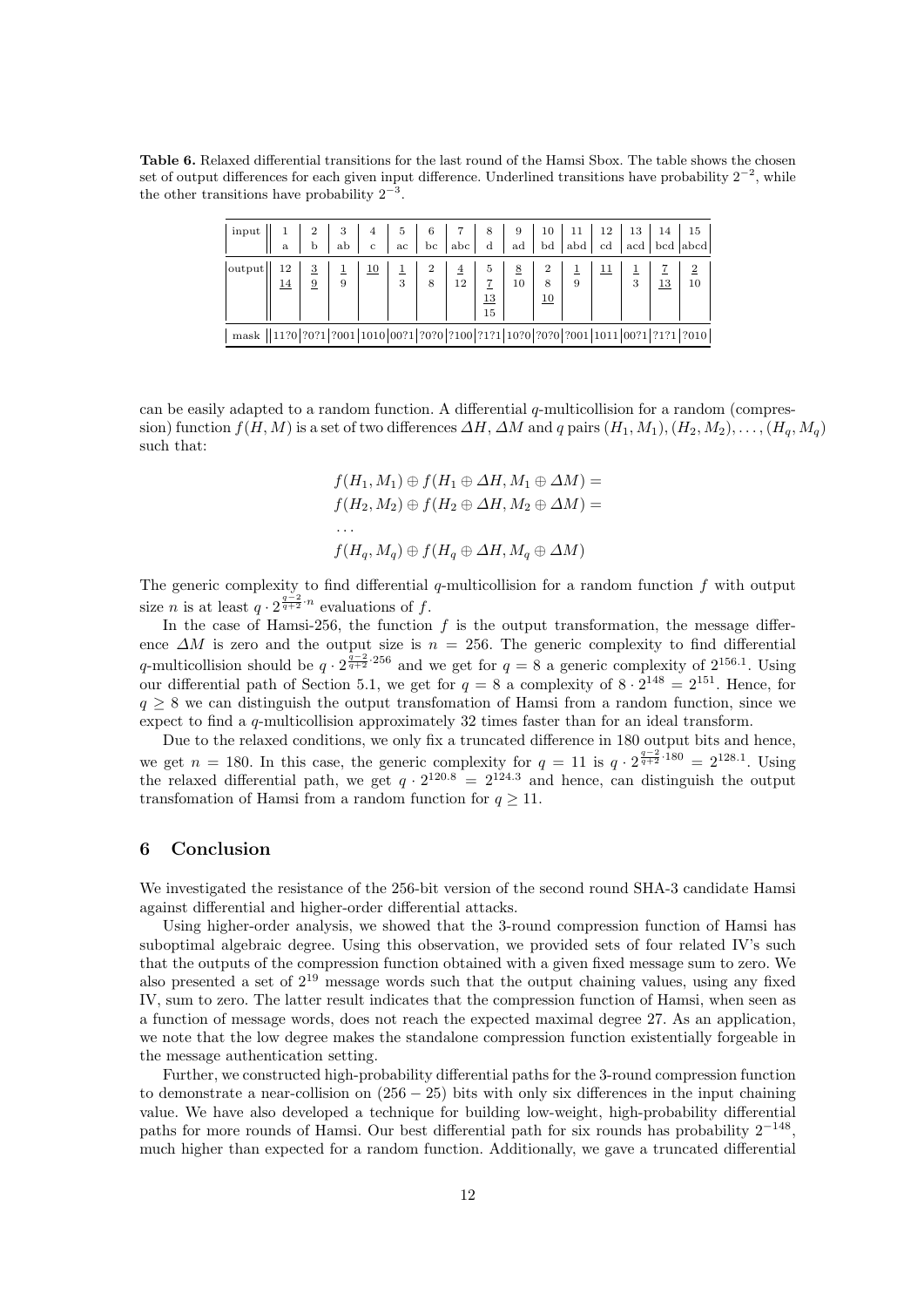on 180 output bits with probability  $2^{-120.8}$ . These are the first results on six rounds of Hamsi, allowing us to distinguish the full output transformation from a random function using differential q-multicollisions.

Although none of our findings directly leads to an attack on the hash algorithm, they indicate that the buildings blocks of Hamsi exhibit nonrandom behavior. We expect our work to serve as a starting point for future analysis of Hamsi.

In order to prevent more serious attacks, we recommend increasing the number of rounds in the output transformation as a precaution. While the current specification does not include performance figures for the 8-round alternative, this change is only expected to noticeably affect the speed of hashing short messages.

## 7 Acknowledgements

Emilia Käsper thanks the Computer Laboratory of the University of Cambridge for hosting her.

This work was supported in part by the European Commission through the ICT Programme under Contract ICT-2007-216646 ECRYPT II. Emilia Käsper was also supported by the IAP–Belgian State–Belgian Science Policy BCRYPT and the IBBT (Interdisciplinary institute for BroadBand Technology) of the Flemish Government.

### References

- 1. Bellare, M., Micciancio, D.: A new paradigm for collision-free hashing: Incrementality at reduced cost. In: Fumy, W. (ed.) EUROCRYPT. LNCS, vol. 1233, pp. 163–192. Springer (1997)
- 2. Bernstein, D.J.: Better price-performance ratios for generalized birthday attacks. In: SHARCS (2007), http://cr.yp.to/papers.html#genbday
- 3. Bertoni, G., Daemen, J., Peeters, M., Assche, G.V.: Note on zero-sum distinguishers of keccak-f. NIST mailing list (2010), http://keccak.noekeon.org/NoteZeroSum.pdf
- 4. Biham, E., Anderson, R.J., Knudsen, L.R.: Serpent: A new block cipher proposal. In: Vaudenay, S. (ed.) FSE. LNCS, vol. 1372, pp. 222–238. Springer (1998)
- 5. Khovratovich, D., Biryukov, A., Nikolić, I.: Distinguisher and related-key attack on the full AES-256. In: Halevi, S. (ed.) CRYPTO. LNCS, vol. 5677, pp. 231–249. Springer (2009)
- 6. Knudsen, L.R.: Truncated and higher order differentials. In: Preneel, B. (ed.) FSE. LNCS, vol. 1008, pp. 196–211. Springer (1994)
- 7. Kücük, O.: The hash function Hamsi. Submission to NIST (January 2009), http://csrc.nist.gov/ groups/ST/hash/sha-3/Round1/documents/HamsiUpdate.zip
- 8. Kücük, O.: Reference implementation of Hamsi. Submission to NIST (January 2009)
- 9. Lai, X.: Higher order derivatives and differential cryptanalysis. In: Blahut, R., Jr., D.C., Maurer, U., Mittelholzer, T. (eds.) Communications and Cryptography. pp. 227–233. Kluwer (1992)
- 10. Mendel, F., Nad, T.: A distinguisher for the compression function of simd-512. In: Roy, B.K., Sendrier, N. (eds.) INDOCRYPT. Lecture Notes in Computer Science, vol. 5922, pp. 219–232. Springer (2009)
- 11. Nikolić, I.: Near collisions for the compression function of Hamsi-256. CRYPTO rump session (2009), http://rump2009.cr.yp.to/936779b3afb9b48a404b487d6865091d.pdf
- 12. NIST: Announcing request for candidate algorithm nominations for a new cryptographic hash algorithm (SHA-3) family. Federal Register Notice, 72(112) (November 2007), http://csrc.nist. govgroups/ST/hash/documents/FR\_Notice\_Nov07.pdf
- 13. Singh, B., Alexander, L., Burman, S.: On algebraic relations of Serpent S-boxes. Cryptology ePrint Archive, Report 2009/038 (2009)
- 14. Wagner, D.: The boomerang attack. In: Knudsen, L.R. (ed.) FSE. LNCS, vol. 1636, pp. 156–170. Springer (1999)
- 15. Wagner, D.: A generalized birthday problem. In: Yung, M. (ed.) CRYPTO. LNCS, vol. 2442, pp. 288–303. Springer (2002)
- 16. Wang, M., Wang, X., Jia, K., Wang, W.: New pseudo-near-collision attack on reduced-round of Hamsi-256. Cryptology ePrint Archive, Report 2009/484 (2009)
- 17. Wang, X., Lai, X., Feng, D., Chen, H., Yu, X.: Cryptanalysis of the hash functions MD4 and RIPEMD. In: Cramer, R. (ed.) EUROCRYPT. LNCS, vol. 3494, pp. 1–18. Springer (2005)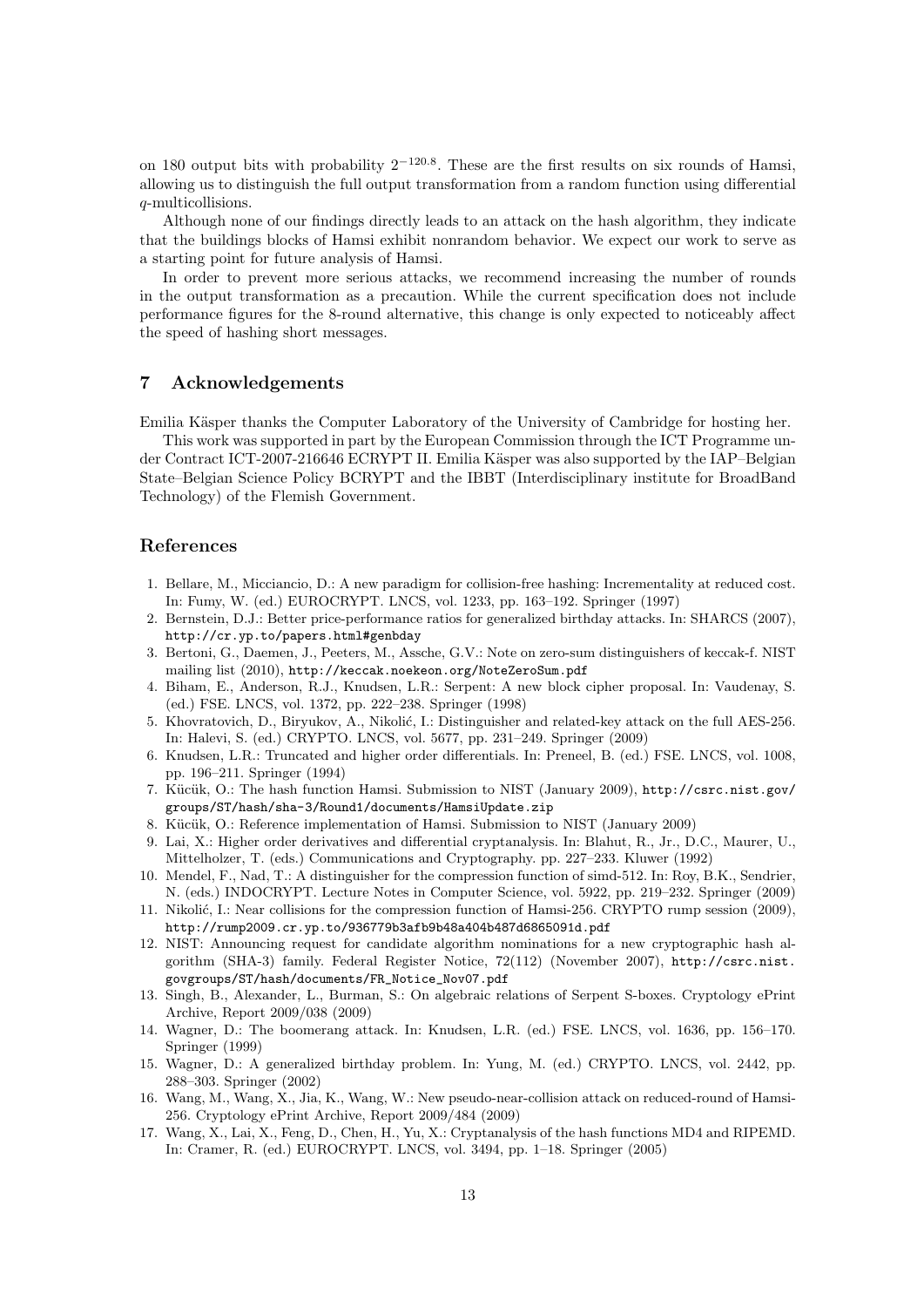- 18. Wang, X., Yin, Y.L., Yu, H.: Finding collisions in the full SHA-1. In: Shoup, V. (ed.) CRYPTO. LNCS, vol. 3621, pp. 17–36. Springer (2005)
- 19. Wang, X., Yu, H.: How to break MD5 and other hash functions. In: Cramer, R. (ed.) EUROCRYPT. LNCS, vol. 3494, pp. 19–35. Springer (2005)
- 20. Wang, X., Yu, H., Yin, Y.L.: Efficient collision search attacks on SHA-0. In: Shoup, V. (ed.) CRYPTO. LNCS, vol. 3621, pp. 1–16. Springer (2005)

## A The Sbox of Hamsi

Table 7. The Hamsi Sbox in decimal basis.

Table 8. The differential distribution table (DDT) of the Hamsi Sbox in decimal basis.

| In \ Out       | $\overline{0}$ | 1                | $\overline{2}$   | 3                | 4              | 5              | 6                | 7                | 8              | 9              | 10             | 11               | 12               | 13               | 14               | 15               |
|----------------|----------------|------------------|------------------|------------------|----------------|----------------|------------------|------------------|----------------|----------------|----------------|------------------|------------------|------------------|------------------|------------------|
| $\overline{0}$ | 16             | $\boldsymbol{0}$ | $\overline{0}$   | $\overline{0}$   | $\overline{0}$ | $\overline{0}$ | $\overline{0}$   | $\boldsymbol{0}$ | $\overline{0}$ | $\overline{0}$ | $\overline{0}$ | $\overline{0}$   | 0                | $\boldsymbol{0}$ | $\boldsymbol{0}$ | $\boldsymbol{0}$ |
| $\mathbf{1}$   | $\overline{0}$ | $\overline{0}$   | $\overline{0}$   | $\overline{0}$   | $\overline{0}$ | $\overline{2}$ | $\overline{0}$   | $\overline{2}$   | $\overline{0}$ | $\overline{0}$ | $\overline{2}$ | $\overline{2}$   | $\overline{2}$   | $\overline{0}$   | $\overline{4}$   | $\overline{2}$   |
| $\overline{2}$ | $\overline{0}$ | $\overline{0}$   | $\overline{0}$   | $\overline{4}$   | $\overline{0}$ | $\overline{4}$ | $\overline{0}$   | $\overline{0}$   | $\overline{0}$ | $\overline{4}$ | $\overline{0}$ | $\overline{0}$   | $\boldsymbol{0}$ | $\boldsymbol{0}$ | $\overline{0}$   | 4                |
| 3              | $\overline{0}$ | $\overline{4}$   | $\overline{2}$   | $\overline{0}$   | $\overline{0}$ | $\overline{0}$ | $\overline{2}$   | $\overline{0}$   | $\overline{0}$ | $\overline{2}$ | $\overline{0}$ | $\overline{0}$   | $\overline{2}$   | $\boldsymbol{0}$ | $\overline{2}$   | $\overline{2}$   |
| $\overline{4}$ | $\overline{0}$ | $\overline{0}$   | $\overline{0}$   | $\overline{0}$   | $\overline{0}$ | $\overline{0}$ | $\overline{4}$   | $\overline{0}$   | $\overline{0}$ | $\overline{0}$ | $\overline{4}$ | $\overline{4}$   | $\overline{0}$   | $\overline{4}$   | $\overline{0}$   | $\overline{0}$   |
| 5              | $\overline{0}$ | $\overline{4}$   | $\overline{0}$   | $\overline{2}$   | $\overline{2}$ | $\overline{2}$ | $\overline{2}$   | $\overline{0}$   | $\overline{2}$ | $\overline{0}$ | $\overline{0}$ | $\theta$         | $\overline{2}$   | $\overline{0}$   | $\overline{0}$   | $\theta$         |
| 6              | $\overline{0}$ | $\boldsymbol{0}$ | $\overline{2}$   | $\overline{2}$   | $\overline{2}$ | $\overline{2}$ | $\overline{0}$   | $\overline{0}$   | $\overline{2}$ | $\overline{2}$ | $\overline{0}$ | $\theta$         | $\boldsymbol{0}$ | $\overline{0}$   | $\overline{2}$   | $\overline{2}$   |
| $\overline{7}$ | $\overline{0}$ | $\overline{0}$   | $\overline{0}$   | $\theta$         | $\overline{4}$ | $\overline{2}$ | $\overline{0}$   | $\overline{2}$   | $\overline{0}$ | $\overline{0}$ | $\overline{2}$ | $\overline{2}$   | $\overline{2}$   | $\overline{0}$   | $\overline{0}$   | $\overline{2}$   |
| 8              | $\overline{0}$ | $\overline{0}$   | $\overline{0}$   | $\overline{2}$   | $\overline{0}$ | $\overline{2}$ | $\overline{0}$   | $\overline{4}$   | $\overline{0}$ | $\overline{2}$ | $\overline{0}$ | $\overline{0}$   | $\overline{0}$   | $\overline{4}$   | $\overline{0}$   | $\overline{2}$   |
| 9              | $\overline{0}$ | $\boldsymbol{0}$ | $\boldsymbol{0}$ | $\overline{2}$   | $\overline{0}$ | $\overline{0}$ | $\boldsymbol{0}$ | $\overline{2}$   | $\overline{4}$ | $\overline{2}$ | $\overline{2}$ | $\overline{2}$   | $\overline{2}$   | $\boldsymbol{0}$ | $\overline{0}$   | $\Omega$         |
| 10             | $\overline{0}$ | $\overline{0}$   | $\overline{2}$   | $\boldsymbol{0}$ | $\overline{2}$ | $\overline{0}$ | 4                | $\overline{0}$   | $\overline{2}$ | $\overline{0}$ | $\overline{4}$ | $\boldsymbol{0}$ | $\boldsymbol{0}$ | $\boldsymbol{0}$ | $\overline{2}$   | $\overline{0}$   |
| 11             | $\overline{0}$ | $\overline{4}$   | $\boldsymbol{0}$ | $\overline{0}$   | $\overline{2}$ | $\overline{0}$ | $\overline{2}$   | $\boldsymbol{0}$ | $\overline{2}$ | $\overline{2}$ | $\overline{0}$ | $\overline{0}$   | $\overline{2}$   | $\boldsymbol{0}$ | $\boldsymbol{0}$ | $\overline{2}$   |
| 12             | $\overline{0}$ | $\overline{0}$   | $\overline{2}$   | $\overline{0}$   | $\overline{2}$ | $\overline{0}$ | $\overline{0}$   | $\overline{0}$   | $\overline{2}$ | $\overline{0}$ | $\overline{0}$ | $\overline{4}$   | $\overline{0}$   | $\overline{4}$   | $\overline{2}$   | $\overline{0}$   |
| 13             | $\overline{0}$ | $\overline{4}$   | $\overline{2}$   | $\overline{2}$   | $\overline{0}$ | $\overline{2}$ | $\overline{2}$   | $\overline{0}$   | $\overline{0}$ | $\overline{0}$ | $\overline{0}$ | $\overline{0}$   | $\overline{2}$   | $\boldsymbol{0}$ | $\overline{2}$   | $\overline{0}$   |
| 14             | $\overline{0}$ | $\overline{0}$   | $\overline{2}$   | $\theta$         | $\overline{2}$ | $\overline{0}$ | $\overline{0}$   | $\overline{4}$   | $\overline{2}$ | $\overline{0}$ | $\overline{0}$ | $\overline{0}$   | $\overline{0}$   | $\overline{4}$   | $\overline{2}$   | $\theta$         |
| 15             | $\overline{0}$ | $\overline{0}$   | $\overline{4}$   | $\overline{2}$   | $\overline{0}$ | $\overline{0}$ | $\overline{0}$   | $\overline{2}$   | $\overline{0}$ | $\overline{2}$ | $\overline{2}$ | $\overline{2}$   | $\overline{2}$   | $\theta$         | $\overline{0}$   | $\theta$         |

## B Conforming Message Pairs